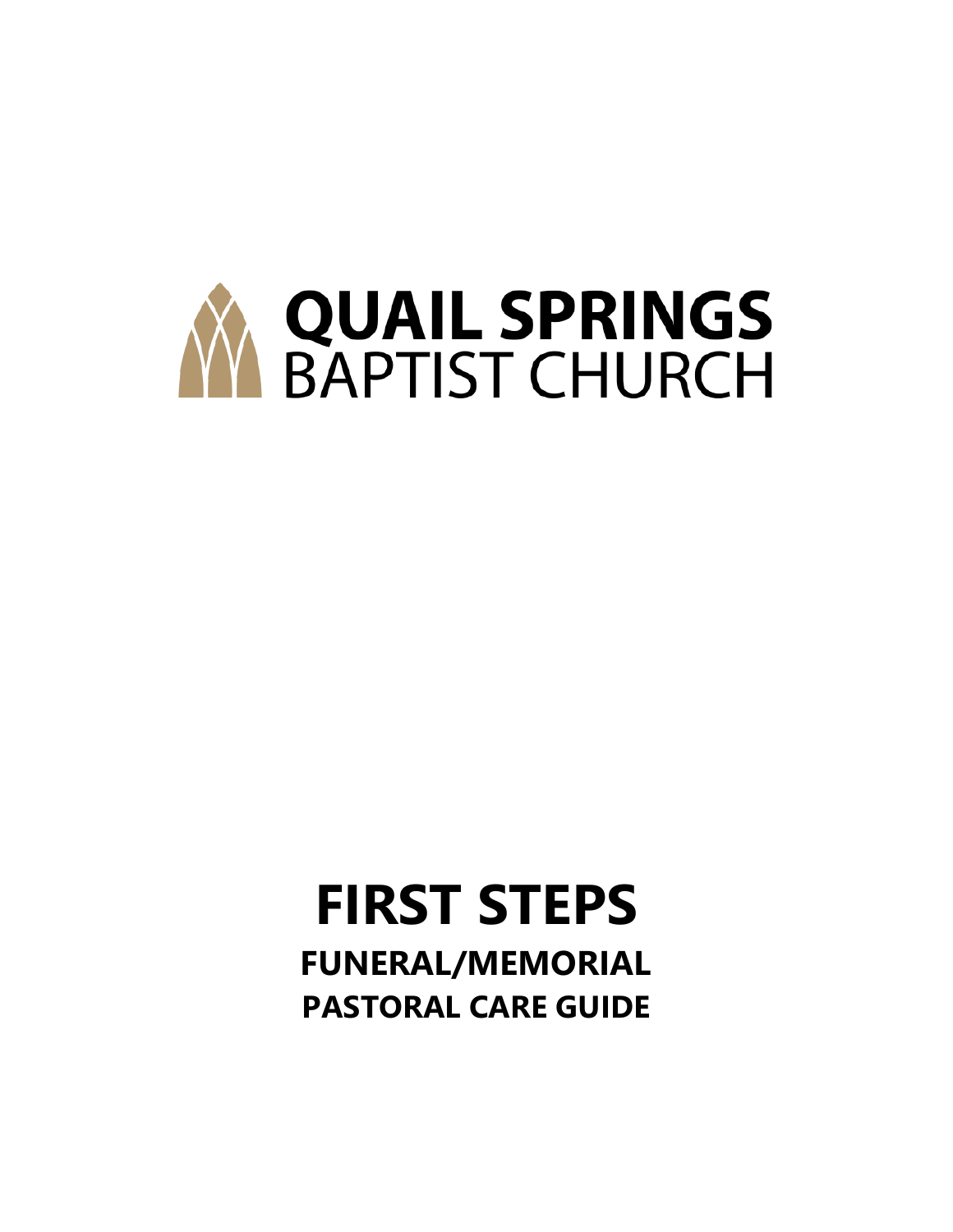Loved Ones,

We share in your sorrow and walk with you during this season of grief, as you have experienced the death of a loved one. Our thoughts and prayers are with you. The Quail Springs Baptist Church family is available to help you and your loved ones during this difficult time.

Please grant us the opportunity to serve your family as we walk through this journey. This booklet gives you helpful information and provides the steps you can take to work through your loss in both a practical and personal way. Remember, God is a refuge and strength in our times of trouble.

Caring for you,

Quail Springs Baptist Church Pastoral Care Ministries

> *"The Lord is near to the brokenhearted and saves the crushed in spirit." Psalm 34:18*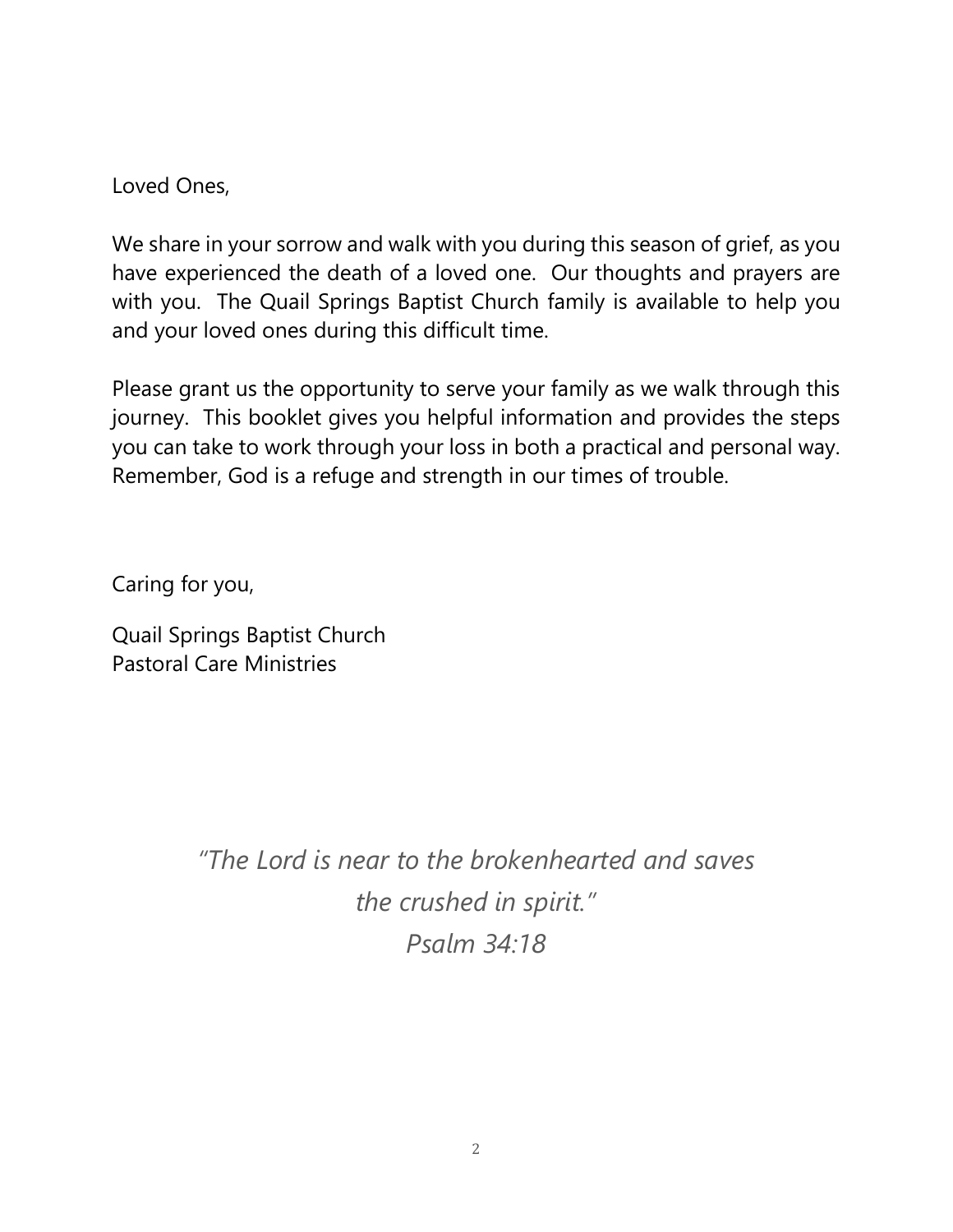# Table of Contents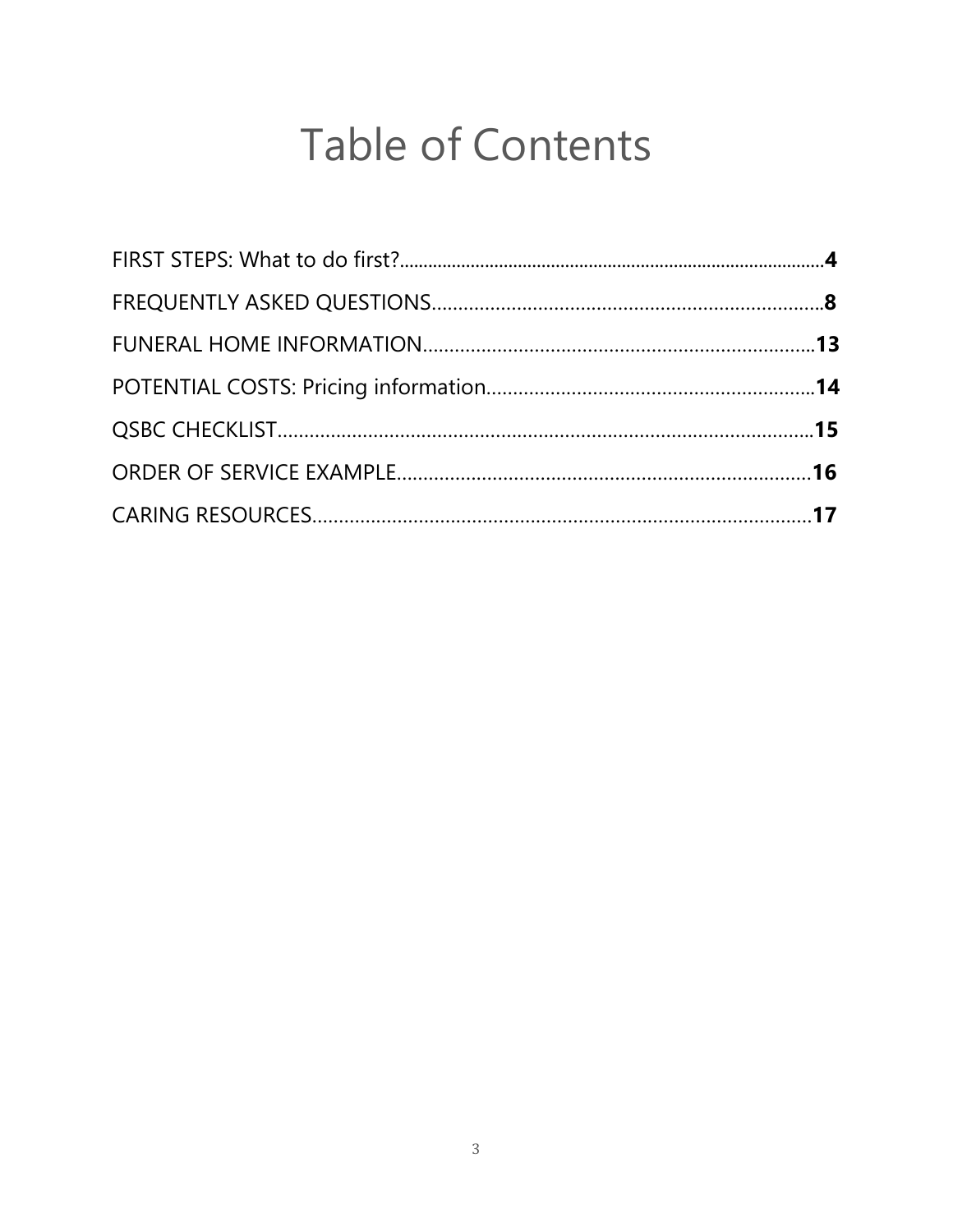## FIRST STEPS:

What to do when at a loved one's death?

## **STEP 1:**

#### **Breathe and Pray this Prayer**

Comfort me with Your love O God Wrap me up in Your strong embrace Shelter me from the storm O Lord Envelop me in Your tender care

By day I pour out my heartbreak to You By night I give you my racing thoughts

In You I take refuge In You I will not be afraid For you hold me strong, You hold me safe

Calm my fearful heart O God Still my anxious mind O Lord

For all my life is found in You All my being is given to You All my hope begins in You

*"And the peace of God, which surpasses all understanding, will guard your hearts and minds in Christ Jesus."* – Philippians 4:7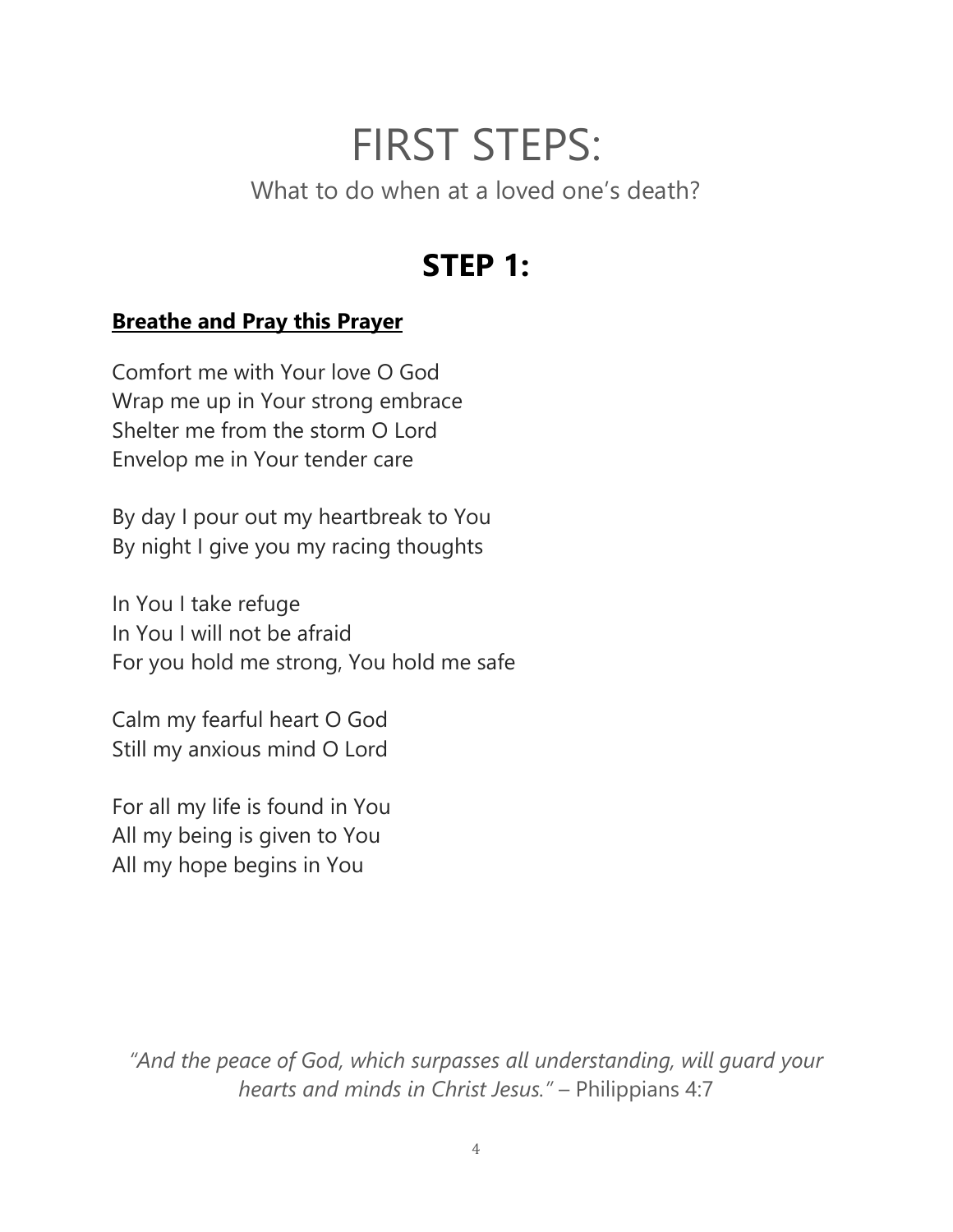## **STEP 2:**

#### **Care for Yourself and Rest**

- Over the next few days, it will be very difficult to sleep and care for yourself. Many of the thoughts that run through your mind tend to keep you awake. You will typically be asked a great deal of questions and are expected to handle funeral arrangements for your loved one.
- All the demands on you, as well as your grief, can cause many sleepless nights and make it difficult for you to begin the grieving process. It is extremely important that during this time you do everything possible to find rest and care for your emotional wellbeing.
- Having friends or family help with as many things as possible will be a great burden lifted off your shoulders. Others may offer to help. Do not hesitate to think of specific ways they can help and ask them. Let others help you.

### **STEP 3:**

#### **Choose a Point Person**

- There are a variety of things that will need to occur over the next few days. Having someone you know you can rely on will ease some of the burden and care for you.
- Your point person will help make phone calls, assist with visitors, make childcare arrangements if needed, and support any needs you have.
- If you need help with this or any other steps in this process, please contact our office at 405.755.9240.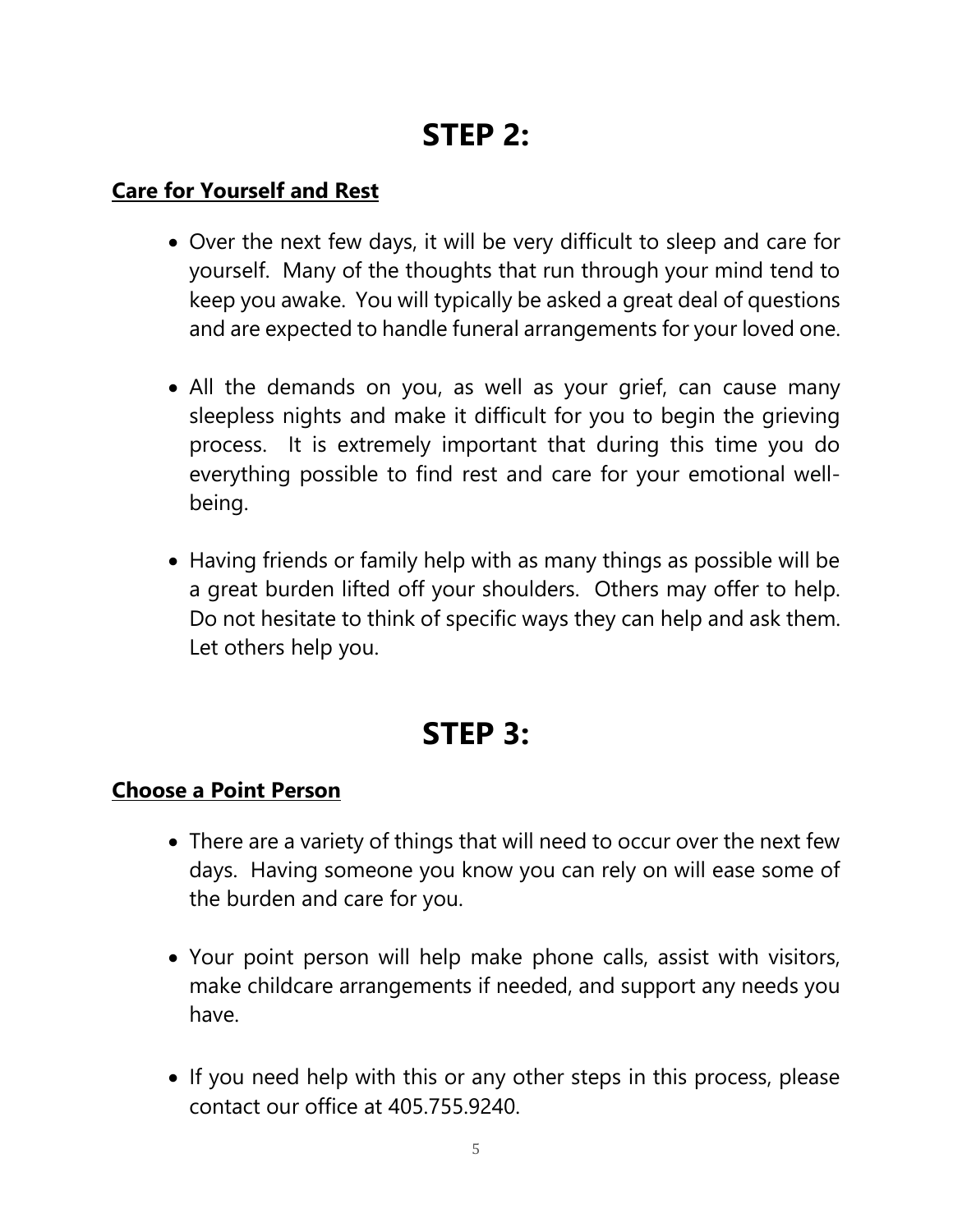## **STEP 4:**

#### **Contact a Funeral Home**

- Connect with the funeral home of your choice to schedule an appointment with the funeral home director. We have included a brief list of funeral homes in this booklet to assist you in that search. (p.13)
- Remember to ask the funeral home what information or documents you need to bring with you to the appointment.
- Ask a close family member or friend to go with you to the funeral home. Should you desire us to accompany you to the funeral home please contact us at 405.755.9240.

## **STEP 5:**

#### **Notify Family Members, Friends, and Small Group**

- Notify family members and friends regarding the death of your loved one. Make a list of family and friends (with phone numbers included) to be notified of the death of your loved one.
- Make sure to ask your point person for help with this.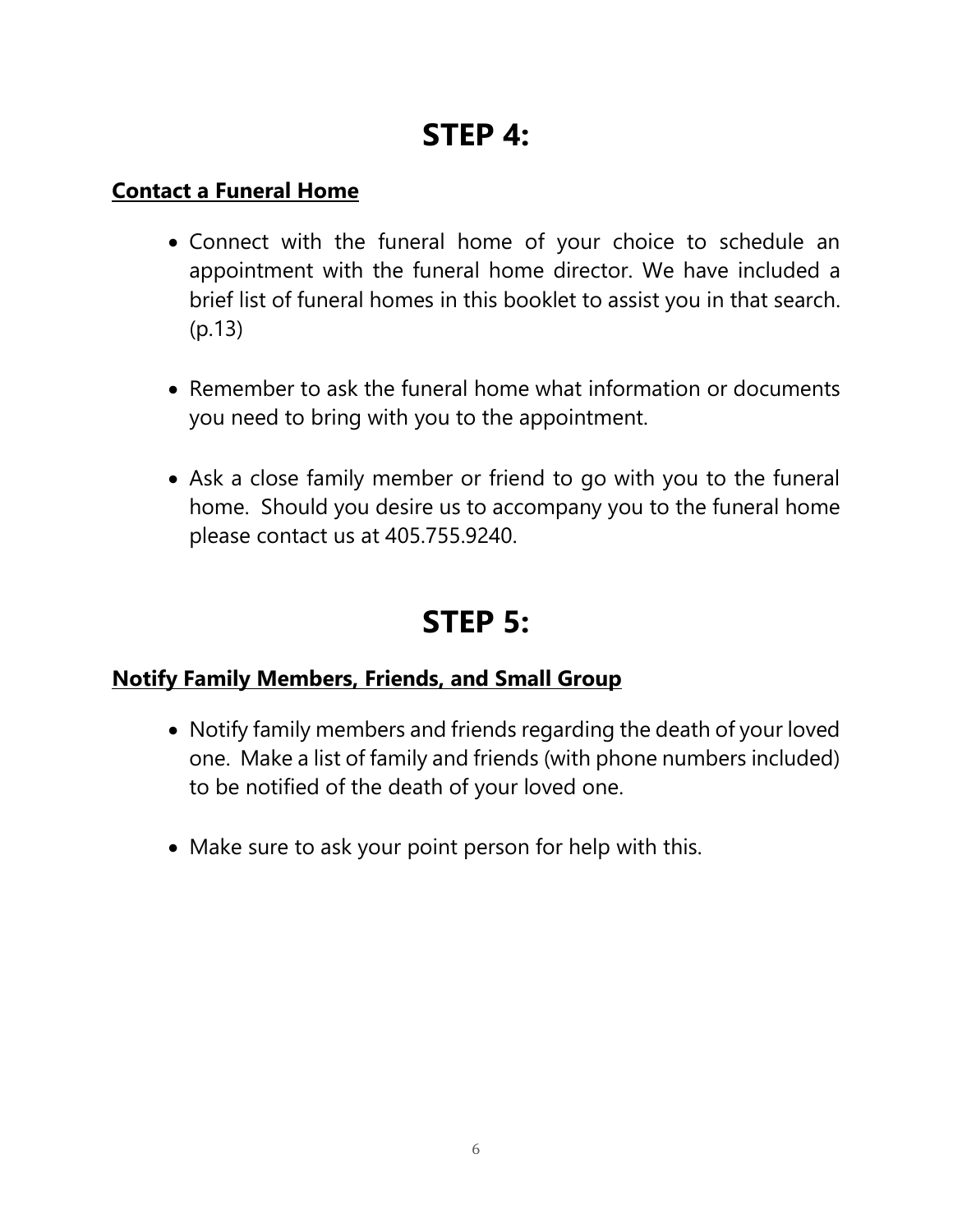## **STEP 6:**

#### **Contact the Pastoral Care Office at QSBC**

- Contact the QSBC Pastoral Care Office (Melanie Schantz) and set up an appointment to walk through the funeral/memorial/graveside service(s) planning.
- The Pastoral Care Office can be reached Monday Friday, 8:30am 5:00pm. Please call 405.755.9240.
- In case your call is missed, please leave a detailed voice message and your call will be returned as quickly as possible.
- If you have a need after office hours, we also have a Minister On-Call who can be reached at 405.302.3018.

## **STEP 7:**

#### **Finalize any Outstanding Items**

- Make sure to finalize all remaining details with the hospital, nursing home, life insurance, military, etc.
- Ask the funeral home/QSBC Staff for any final action items.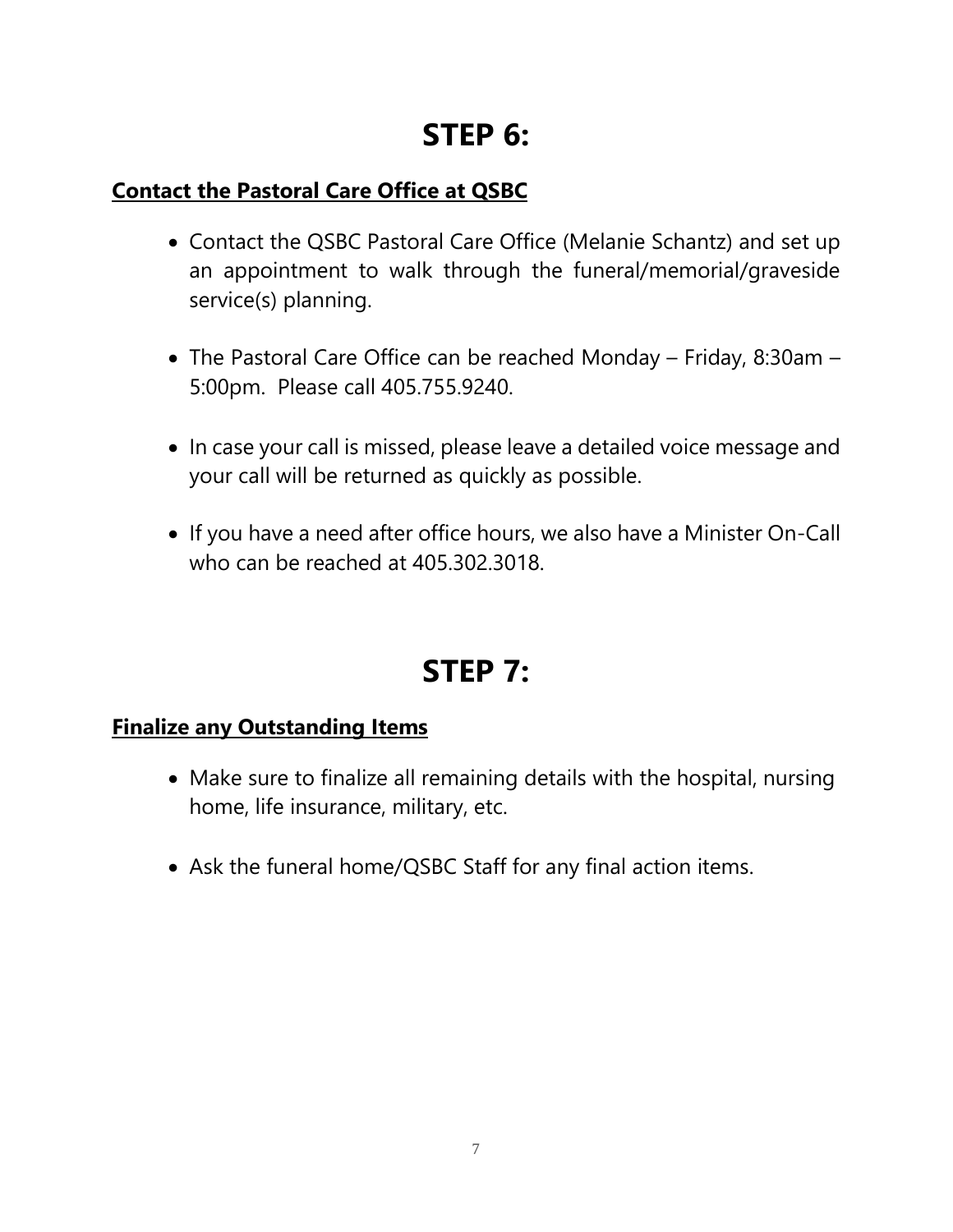# FREQUENTLY ASKED QUESTIONS

#### **1. What is the difference between a funeral and a memorial service?** Funeral Services

Typically, funeral services occur within the week (3-7days) of your loved one's passing. Funeral homes are often heavily involved in the handling of details surrounding your loved one's body, flowers, visitation, guest book, honorariums, burial, etc.

#### Memorial Services

These services occur at a time that is best for the surviving loved ones. No casket will be present. A loved one's pictures, treasured memorabilia, and flowers are typically presented in the Chapel during the memorial service.

At times, memorial services happen at QSBC *without* the assistance of a funeral home. If this is the case, be aware that the majority of decisions and logistics then become focused at QSBC and QSBC staff. Your QSBC minister will become even more of a coordinator and bear even more responsibility in assisting your family.

#### **2. How do we plan the service and who should officiate my loved one's service(s)?**

If you are using a funeral home, they will help guide you through this process. QSBC ministers are honored to help you through these steps and will meet with you whether or not a funeral director is involved.

Having a meaningful service is important for the family and friends of a lost loved one. If there is a family member or close friend that is a minister it is common to ask that individual to officiate the service.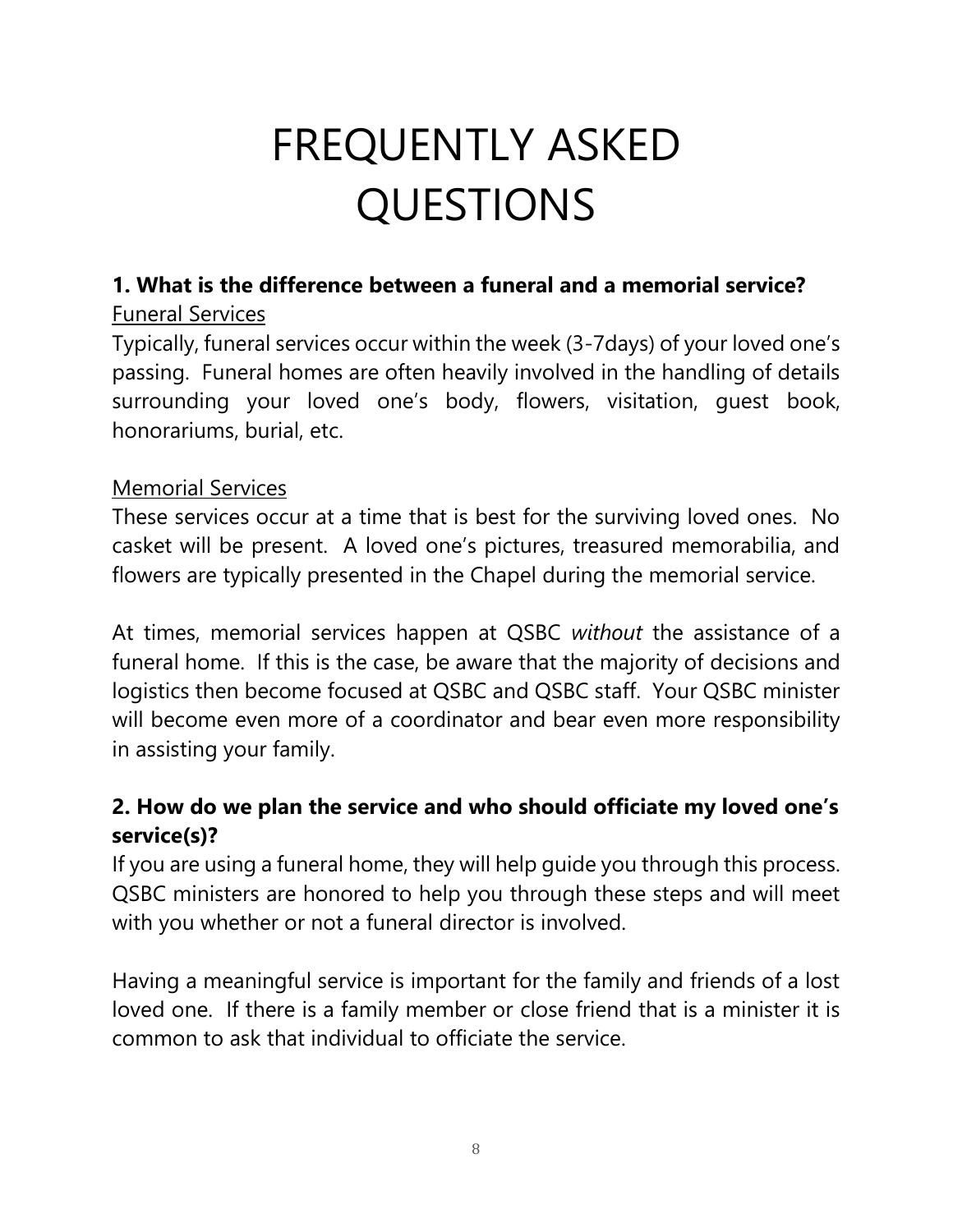In case you do not know a specific minister, the QSBC Pastoral Care Office is honored to help provide one to officiate your service and can be contacted at 405.302.3030.

#### **3. When can we have the service at QSBC?**

If you are having the service at QSBC, we schedule them during the work week. Most holidays the campus is closed, and therefore not open for funeral/memorial services. Saturdays and Sundays are not available as we are typically preparing for Sundays. Our desire is to provide you our best and focused ministry at this critical time and these boundaries help us do that.

#### **4. Where can the service be held at QSBC?**

Funerals and memorial services are held in the QSBC Chapel. If there is the potential of having over 650 people attend, the Worship Center could be considered.

#### **5. Can a pastor from another church and/or denomination officiate my loved one's service(s)?**

You are able to choose any minister you prefer to officiate a service with the exception of a service held at QSBC. If a service is held at Quail Springs Baptist Church, the minister must be approved by the QSBC Pastoral Care Office.

#### **6. Is it okay to have family members/friends speak at a service?**

Not only is it appropriate, but it is encouraged. A family member or friend sharing personal remembrances adds a meaningful and memorable touch to a service.

The Pastoral Care Office is happy to give guidance on timing a suitable place for this to occur during the service as you would see in the example Order of Service in this booklet. (p.16)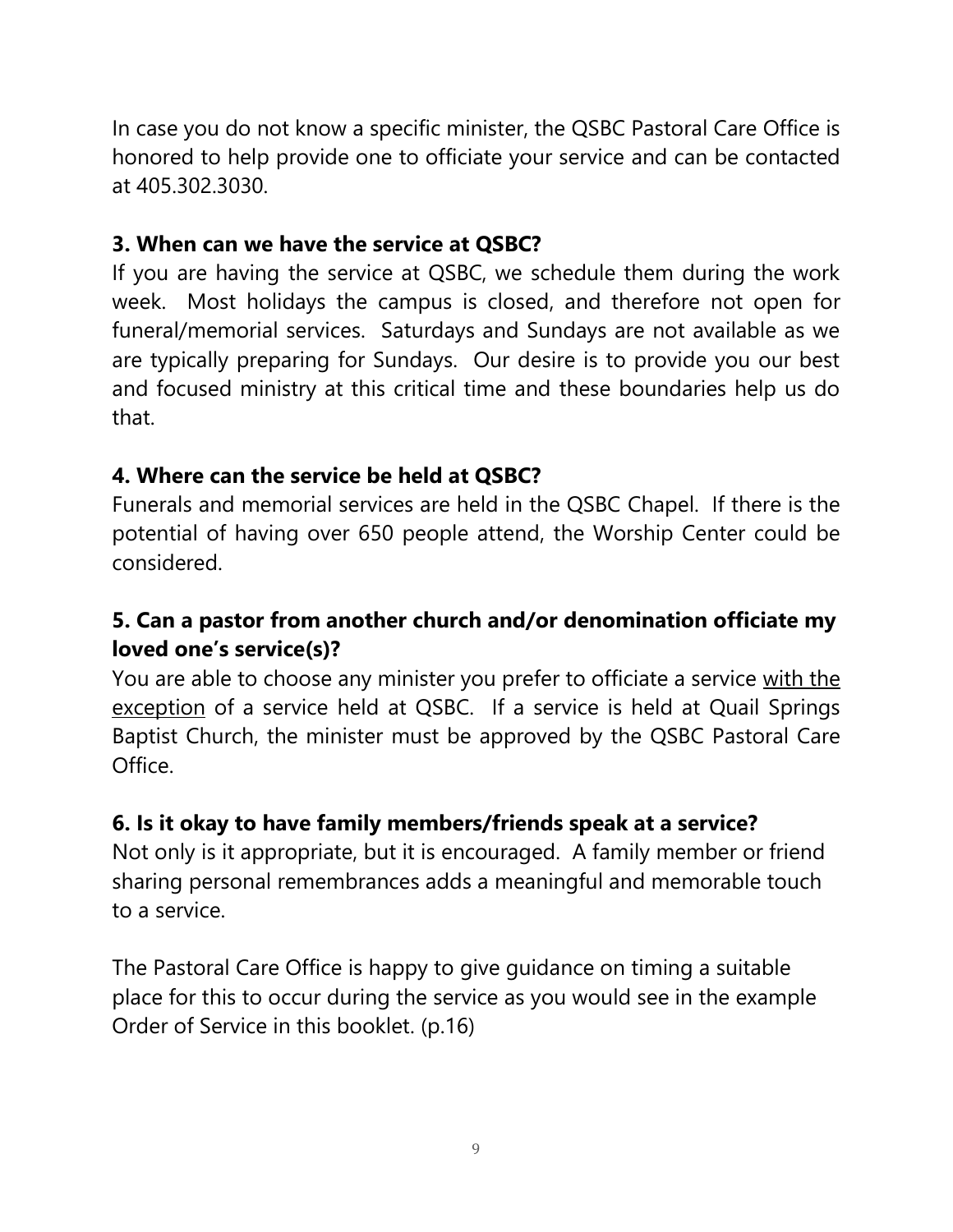#### **7. How do I secure a soloist and/or musician for the service(s)?**

If you know a personal friend or family member that can help with any music requests, feel free to reach out to them. The Pastoral Care Office works hand in hand with the QSBC Music Ministry and is happy to help coordinate the music needs for your loved one's service(s).

#### **8. What about the printed memorial guide or service program?**

The funeral home will help you create and produce the printed pieces for the service. If you are not using a funeral home, you would be responsible for creating the printed piece. QSBC could assist by printing in our office if needed, on regular copy paper, from the final copy your family has created. Your final copy would be needed by the QSBC office 24 hours prior to the service, either hardcopy or a file (PDF, Microsoft Word). Printed pieces used at QSBC services will be approved by QSBC. We have included an example of what a typical Order of Service looks like. (p.16)

#### **9. What about Flowers and Plants for the service?**

Flowers and plants from florists can only be received on the day of the service; they cannot be accepted the day before. All flowers/ plants must be removed from the church at the close of the service or reception. Any flowers left will be discarded.

#### **10. Can we play a DVD video of our loved one at the funeral/memorial service?**

You can, as long as the music and content is approved by the minister performing the service if at QSBC. Most often, the funeral home will help you produce this DVD video and we will play it. *If you are not using a funeral home* to assist with the DVD video, we would need a completed DVD video, created by your family, given to our A/V coordinator 24 hours prior to your loved one's service to insure it will play.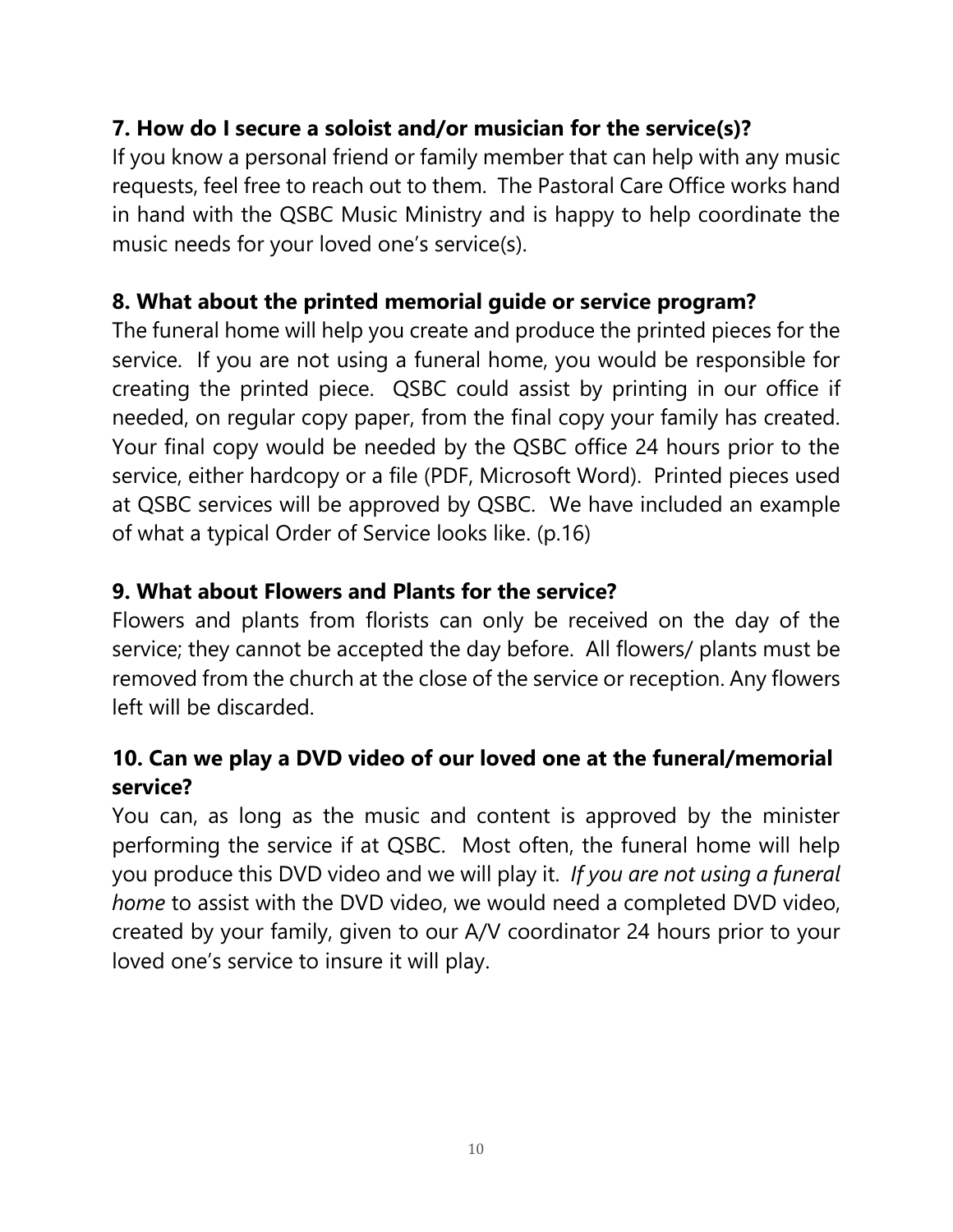#### **11. Can I video the funeral/memorial service?**

Recording video of a service is very common. You may work with someone you know or ask the funeral home to assist you with this process. Funeral homes often offer video services as part of their funeral options. Our A/V ministry can also be contacted about providing this ministry.

#### **12. Does QSBC provide childcare?**

We do not provide childcare for the funeral and memorial services. We would be glad to talk with you about needs you may have for children of family and how that can be addressed.

#### **13. What is a customary honorarium for those who help with the service(s)?**

An honorarium is never required but please know that it is very much appreciated. The amounts listed below are common. If you wish to express your appreciation with an honorarium, please give cash or write checks to individuals personally.

- Minister \$250
- Musician \$100-\$150
- Soloist \$100-\$150
- Media tech \$100-\$150

#### **14. Does Quail Springs Baptist Church provide a meal the day of the service?**

Yes, QSBC does provide a family meal the day of the service as close to noon as possible. This will depend on the time of the service. This is a family meal that is reserved for family only. Our QSBC Food Service provides this meal at no cost to your family typically in the QSBC Commons. We do not allow outside catering for this meal at QSBC. QSBC will need the number of family members expected at this meal 48 hours prior to the service to allow time for us to prepare.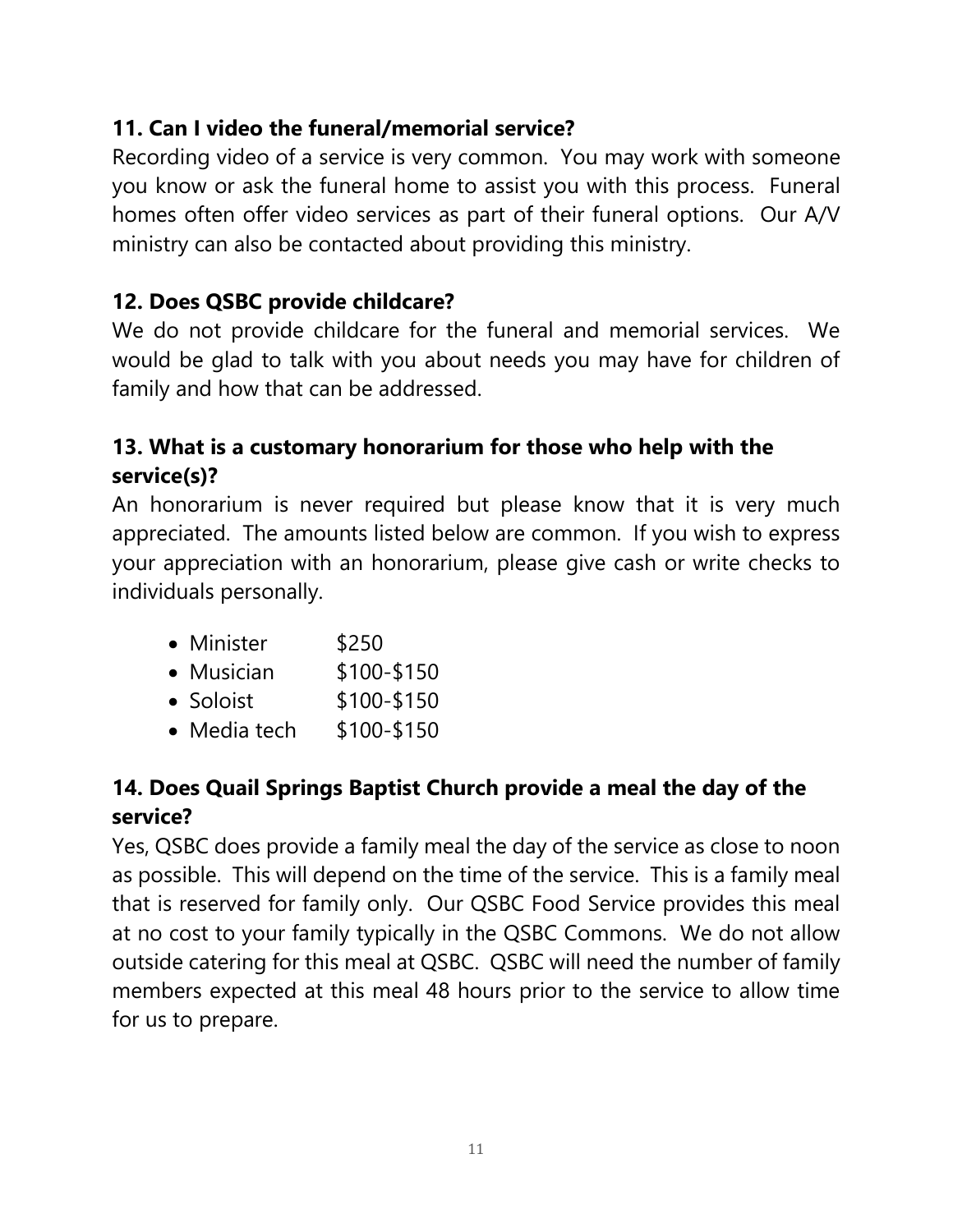#### **15. Should we have a reception after a service?**

If you do not have a graveside service immediately after the funeral, you may elect to have a reception. While family meals are limited in number to the family only, receptions can be a time for everyone who attended the service to offer condolences to the family and share precious memories. While becoming common, you are not expected to have a reception.

You are welcome to use our facilities for a reception following the memorial service. If you have a reception, it could be as simple as visiting with family and friends in the lobby or a large room by the QSBC Chapel like the QSBC Parlor. It would be your choice if refreshments were served. If so, you must use QSBC Food Service and food costs are paid for by the family.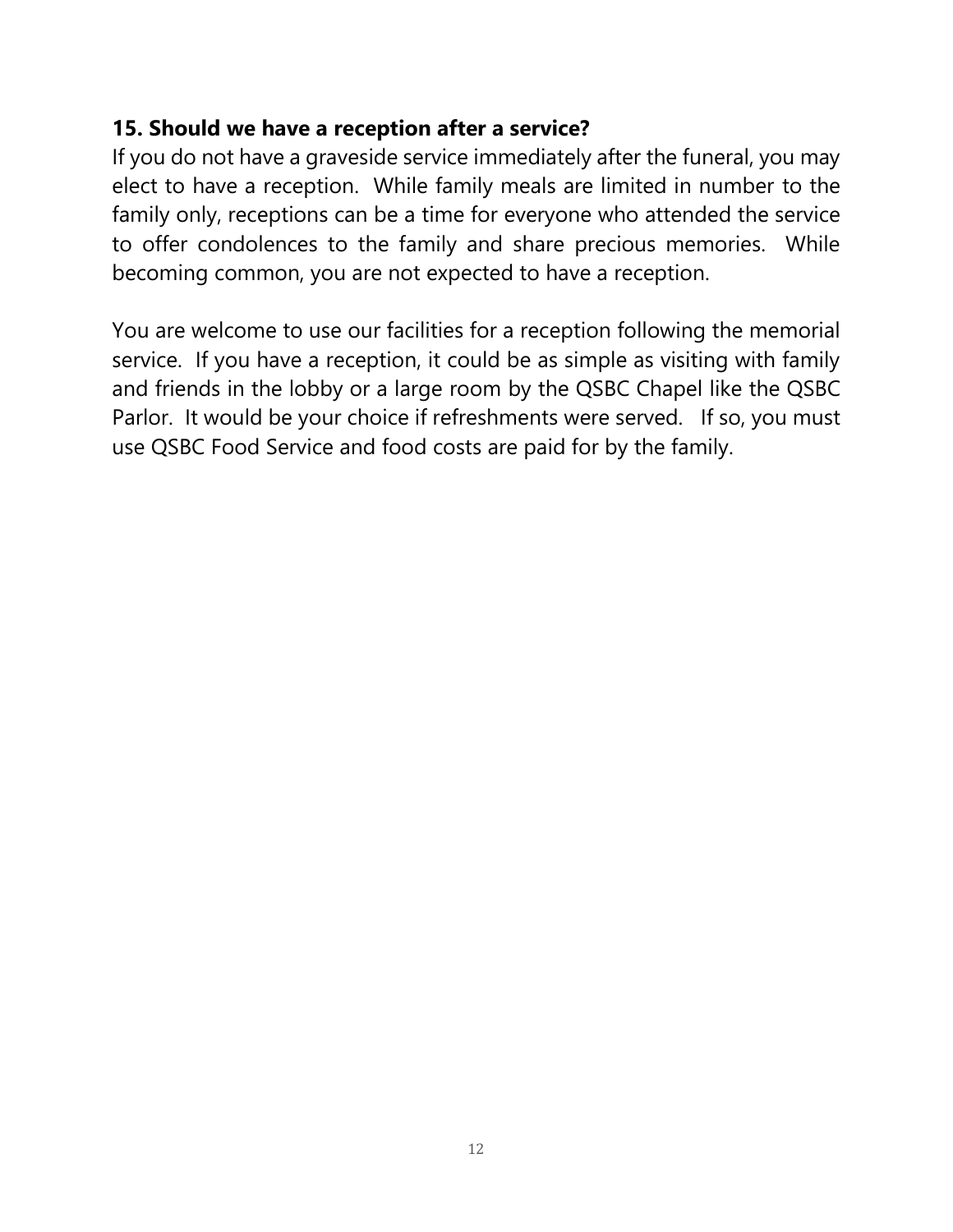# FUNERAL HOME INFORMATION

Contact Information for Funeral Homes

Each of the homes listed are available to assist you with funeral planning. Although we have worked with a variety funeral homes, QSBC does not promote a specific funeral home over others. Please feel free to choose from the list on the next page or from another home that you are comfortable with.

Baggerley Funeral Home 930 South Broadway Edmond, OK 73034 405 341-3737

Buchanan Funeral Home 8712 North Council Oklahoma City, OK 73132 405 722-5262

Crawford Funeral Home 610 N.W. 178th Street Edmond, OK 73012 405 340-2333

Hahn, Cook, Street & Draper Funeral Home 6600 Broadway Extension Oklahoma City, OK 73116 405 848-3744

Matthews Funeral Home 601 S. Kelly Edmond, OK 73003 405-341-2787

Memorial Park Cemetery 13313 N. Kelley Ave. Oklahoma City, OK 73131 405 478-0556

Mercer Adams Funeral Home 3925 North Asbury Ave. Bethany, OK 73008 405 495-4363

Smith & Kernke Funeral Home 14624 North May Ave. Oklahoma City, OK 73134 405 302-0021

Vondel Smith Funeral Home 13125 N. MacArthur Blvd Oklahoma City, OK 73142 405 720-1439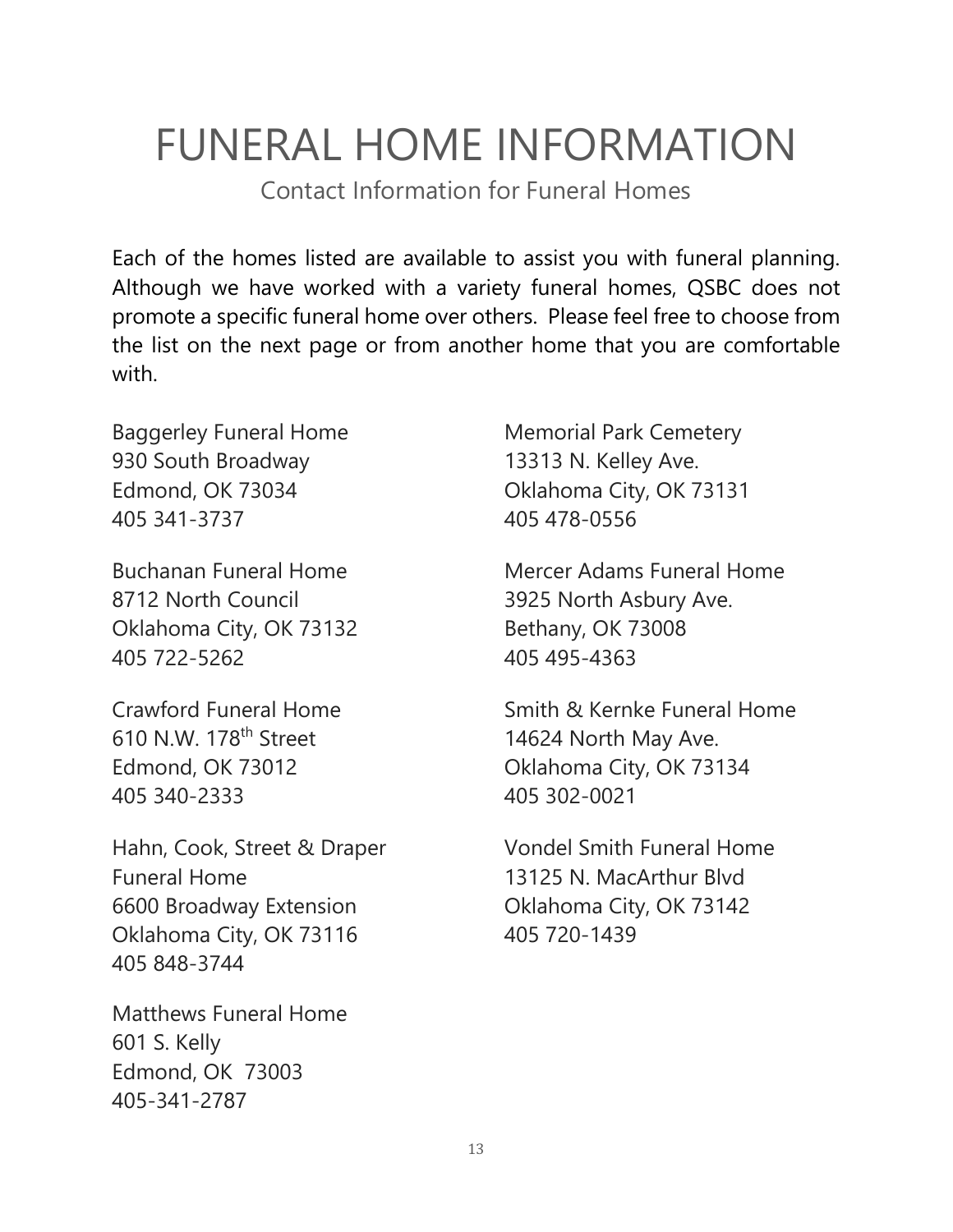# POTENTIAL COSTS:

Information to help anticipate costs of funeral home services

*While QSBC does not charge for the facility usage for members*, including a family meal, there could be costs associated with Audio/Visual needs, musicians, and other honorariums as listed in the FAQ on page 11. The following list can serve as a general idea of what you may experience with local pricing.

## **Traditional Funeral Service**

A traditional funeral service is held prior to the burial in which the body is present. A viewing is offered followed by a service typically having music, personal reflections, a message, and a DVD/slideshow to honor the deceased and family. The traditional service is often followed by a brief graveside burial service. Estimated costs: \$4,000 - \$10,000+

## **Cremation Memorial Service**

A memorial service is held for a person after their remains have been cremated. This service is set up much like the traditional funeral service and follows the same general flow. A family visitation can be offered before or after a memorial service. Estimated costs: \$1,500 - \$7,000

## **Direct Cremation**

A direct cremation occurs very quickly after a death and the remains are given to the family. There is no viewing, visitation, or wake before the cremation. The option of having a memorial service honoring the lost loved one is still available and can be scheduled at any time after the cremation. Estimated costs: \$800 - \$4,500 \**A potential cost increase could occur if the family utilizes a funeral home for a service after cremation.*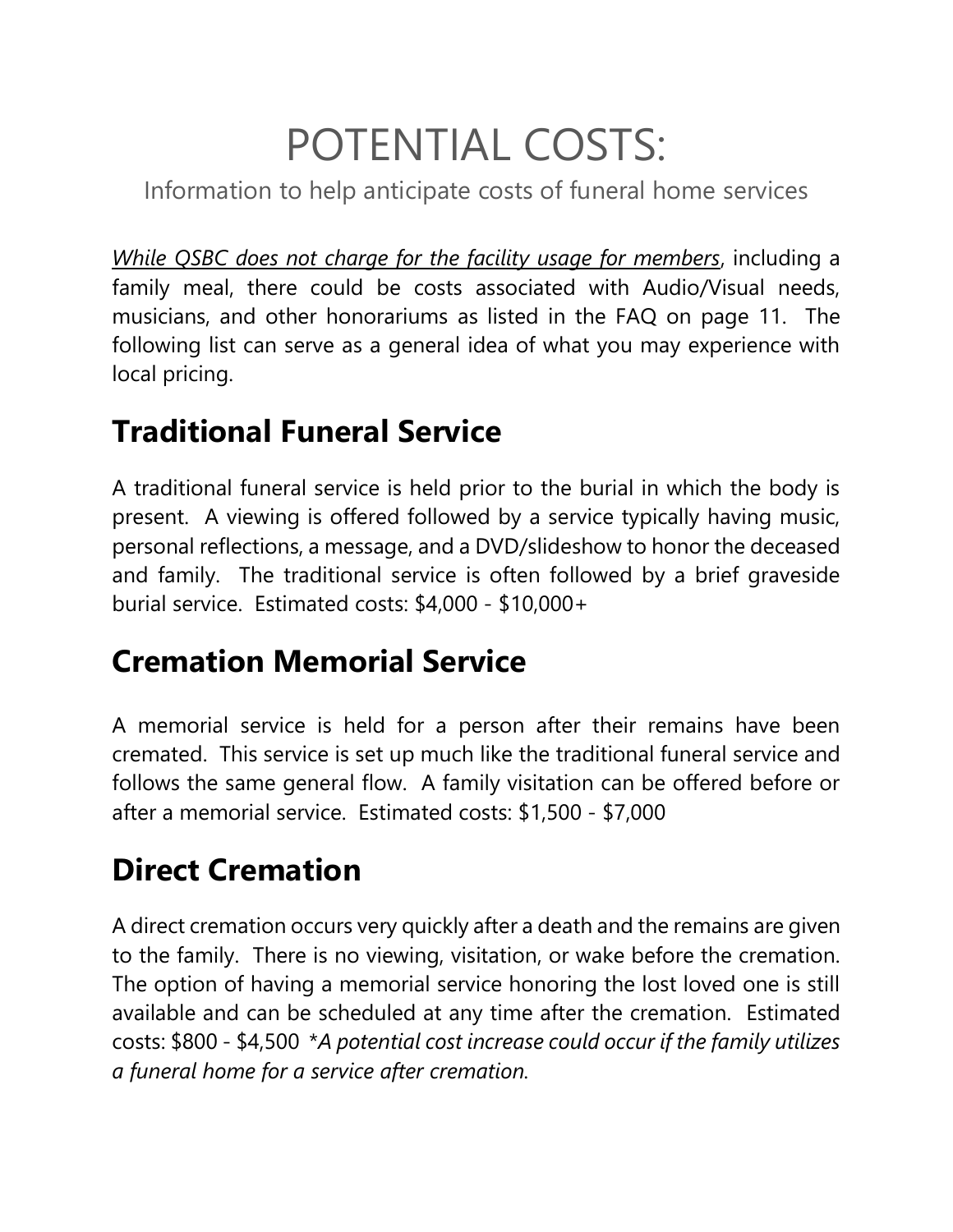## QSBC CHECKLIST

Items QSBC is considering while planning with your family.

#### Name:

| Location of Memorial Service:                    |           |
|--------------------------------------------------|-----------|
| Date of Memorial Service:                        |           |
| Time of Memorial Service:                        |           |
| Name of Family Contact Person:                   | Phone #   |
| Pastor to Perform Service:                       |           |
| Other Minister(s) involved:                      |           |
| <b>Funeral Home:</b>                             |           |
| <b>Visitation Times:</b>                         |           |
| Interment Location:                              |           |
| <b>Small Group/Department:</b>                   |           |
| Time of Dinner:                                  |           |
| Number Expected at Dinner:                       |           |
| Small Group Food Coordinator:                    | Phone #   |
| Dining Room Coordinator:                         | Phone: #  |
| <b>Family Gathering Room Needed?</b>             | How Many? |
| Sound/Lights Technician:                         |           |
| <b>QSBC Choir to Sing?</b>                       |           |
| Musicians:                                       |           |
| <b>Other Details:</b>                            |           |
| Date of Passing:                                 |           |
| Memorial Gift directed to:                       |           |
| Can we make service time public on QSBC website? |           |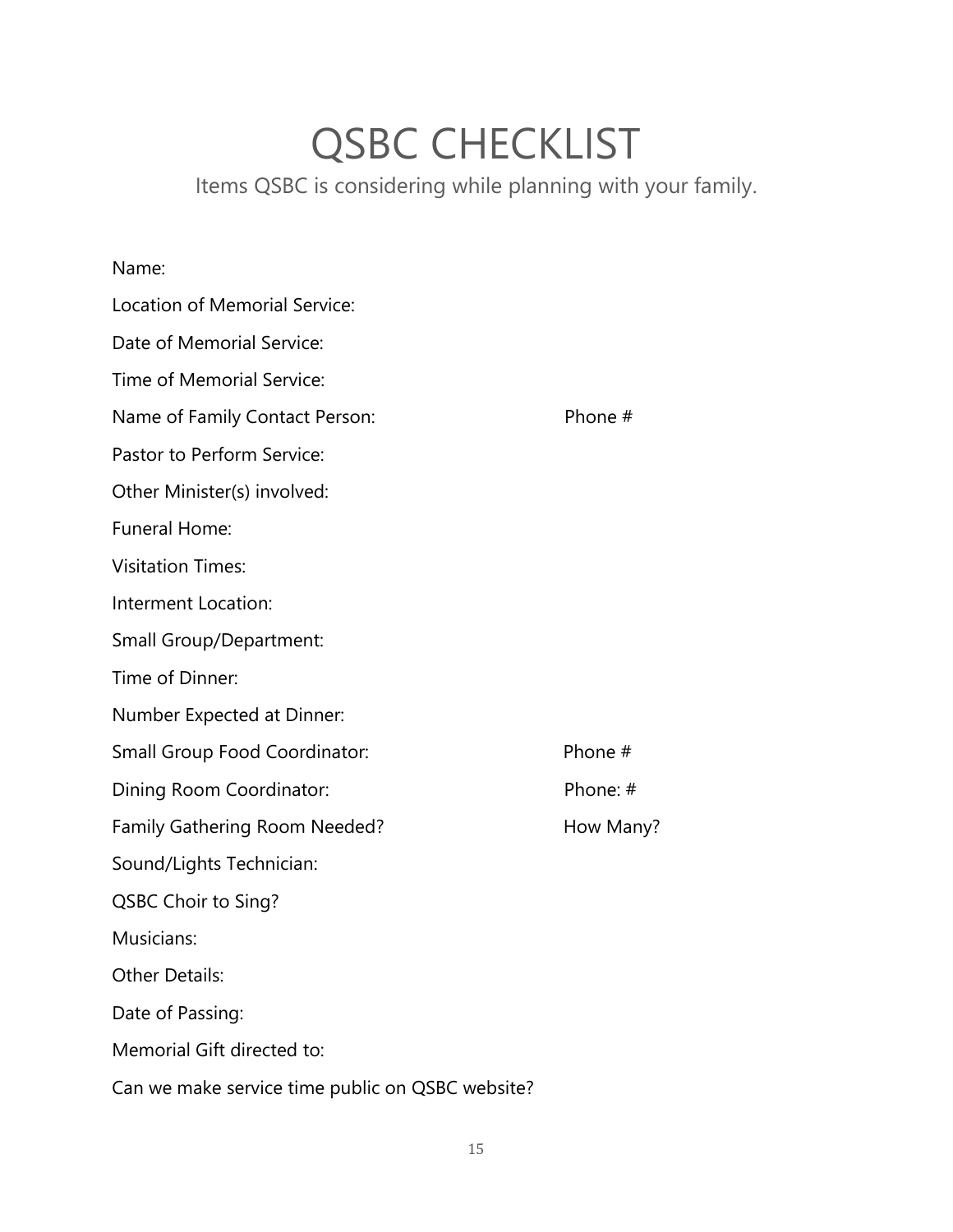# ORDER OF SERVICE EXAMPLE

Name

Date

Location

Time

- 20:00 Prelude Music: Slide Show
- 5:00 Welcome/Scripture/Prayer Pastor:
- 3:00 Song # 1:
- 3:00 Personal Thoughts: (3 minutes per person)
- 3:00 Song #2:
- 15:00 Message Pastor:
- 3:00 Song #3:
- 3:00 Closing Comments/Prayer Pastor:

\*The service is generally best received by the guests if it does not exceed one hour.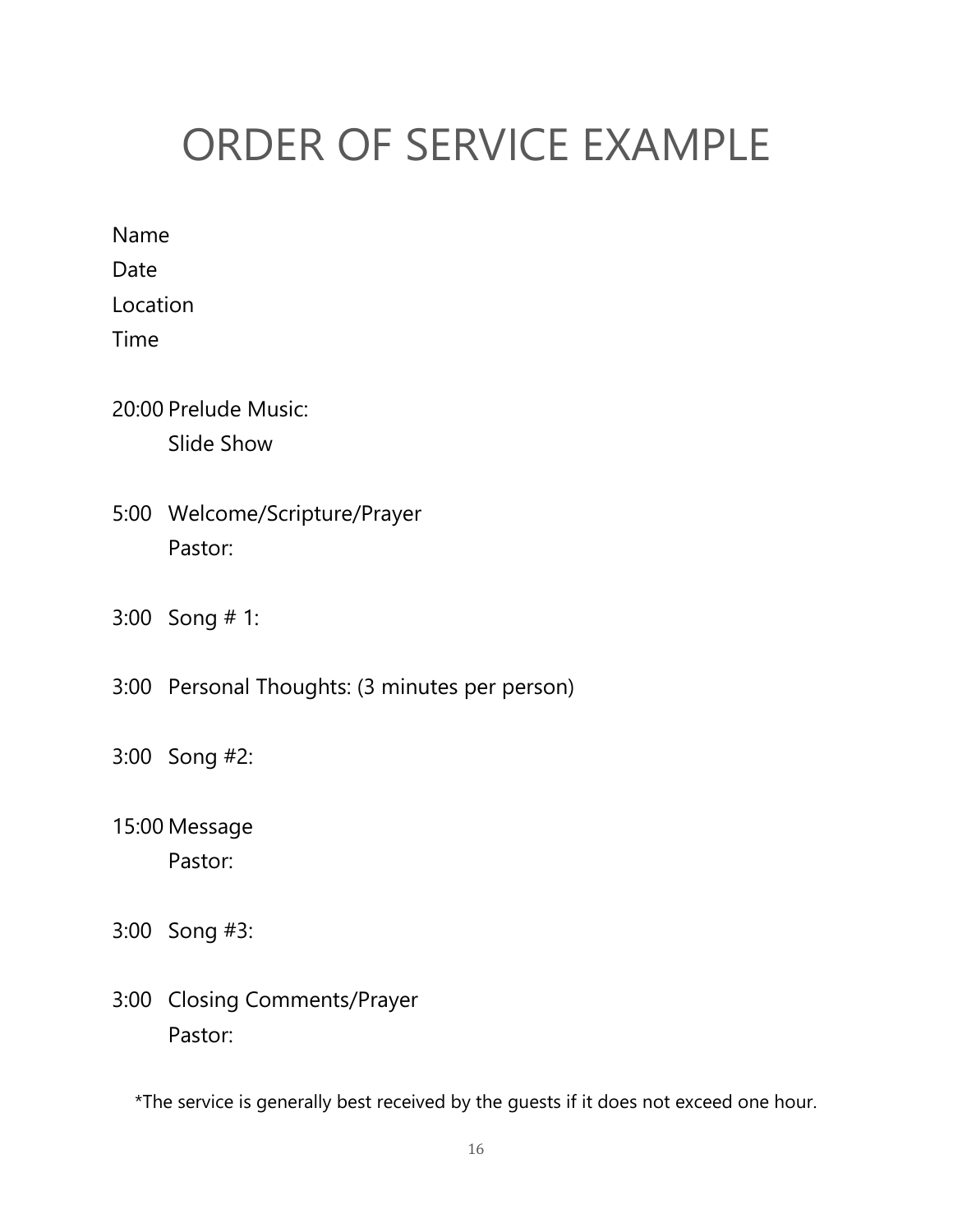# CARING RESOURCES

At QSBC, you do not have to go through the grieving process alone. Healing from your grief is not easy. It is a long, sometimes strenuous process. Next, you will find a list of avenues we provide to help you move forward after a difficult loss.

## **Griefshare**

Griefshare is a free, practical, and interactive ministry that features biblical teaching on grief and recovery topics related to the loss of a loved one. Each leader has experienced personal loss, so they truly "know how you feel." Contact the Pastoral Care office to discover more about this opportunity.

## **Pastoral Counseling**

The QSBC Pastoral Care Ministry provides a safe, warm, and comforting environment for hearts that are hurting and in need of encouragement, biblical direction, and Christ's love. QSBC ministers stand ready to care for you. Our staff is honored to walk alongside you as you seek to adjust to life after loss and emerge from the numbness of grief, shock, and sometimes overwhelming emotions.

### **Heritage/Phoebe Ministry**

The QSBC widow/widower ministry brings encouragement, comfort and empathy to widows and widowers experiencing difficult times following the death of their spouse. This ministry, facilitated by our QSBC Deacon Ministry, connects a Deacon to you. This person is here to support and check-in with you for prayer and any needs you may have. We also hold an annual banquet in your honor. Phoebe Ministry pairs women who have faced the loss of their loved one. Through this special ministry, these faithful women share life in meaningful and understanding ways. Contact the Pastoral Care Office for ways to connect.